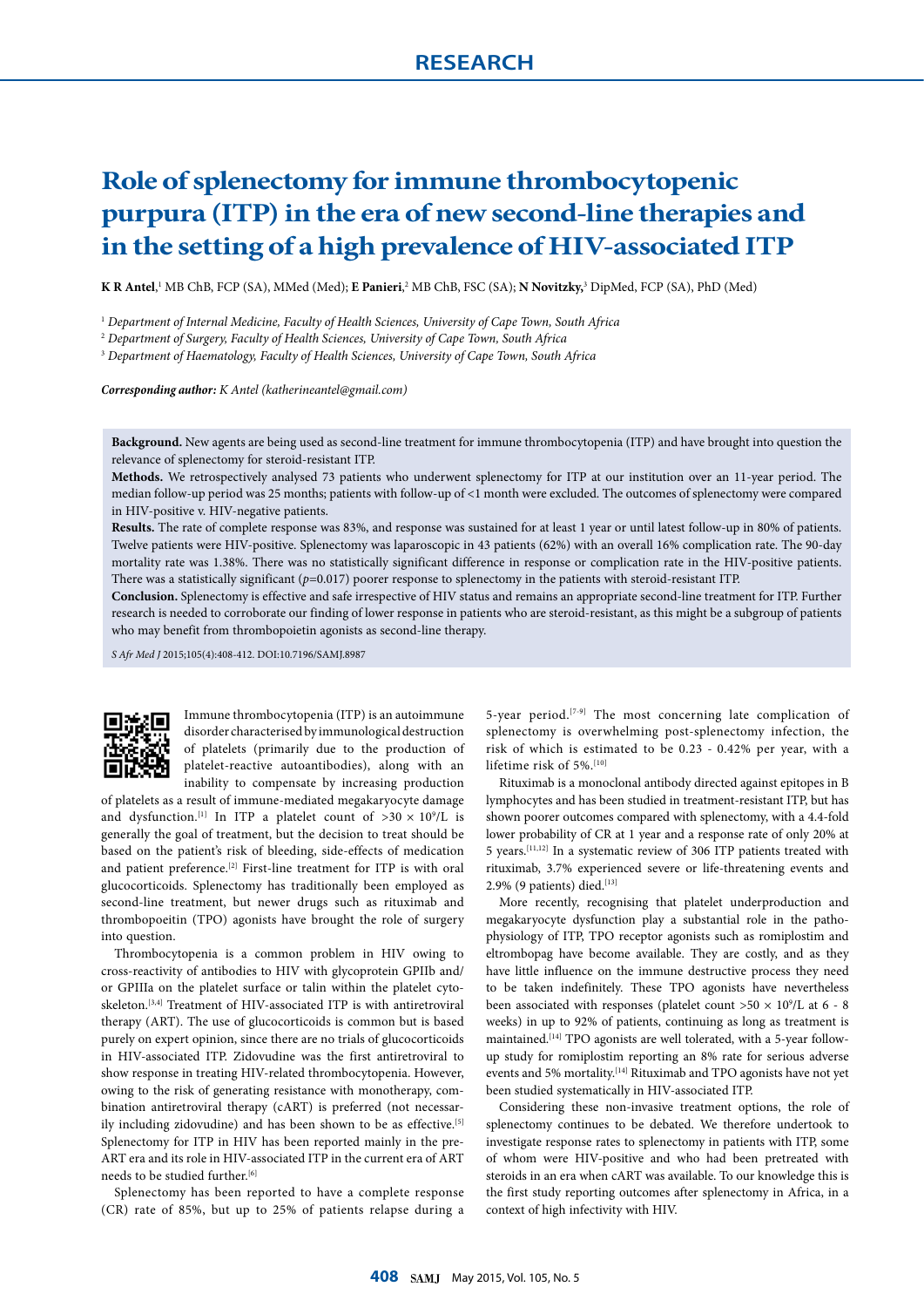# **Methods**

## **Patient selection**

Seventy-three consecutive patients who had undergone splenectomy for ITP during the period 1 January 2001 - 31 December 2011 were retrospectively identified using surgical and histological records. Patients with primary ITP as well as patients with secondary ITP due to HIV, hepatitis and connective tissue disease were included, but patients with lymphoproliferative disease were excluded. Patients who had platelet counts lower than response  $( $30 \times 10^9$ /L)$ on high-dose steroids or who relapsed after steroid treatment and weaning were referred for splenectomy.[2] All patients met the diagnostic criteria reported by the American Society of Hematology Practice Guidelines.[2] This record review was approved by the ethics committee of the University of Cape Town.

The medical records of these patients were analysed for their clinical and laboratory data with regard to diagnosis and initial management, comorbidities, response to treatment, recurrence of thrombocytopenia, salvage therapy, operative type of splenectomy, follow-up platelet counts and complications following splenectomy.

After splenectomy the platelet counts at 1 month, 6 months, 1 year or at latest followup (up to September 2013) were recorded to assess response. All platelet counts were checked and if there was any platelet count in the follow-up period <100  $\times$  10 $^9$ /L this was specifically noted. The correlations between HIV status, hepatitis B positivity, antinuclear antibody (ANA) positivity (signalling connective tissue disease), gender, age and the likelihood of a CR after splenectomy were analysed.

#### **Definitions**

#### **Response to medical treatment**

**Steroid resistance.** Platelet count of >30  $\times$ 109 /L never recorded despite treatment with prednisone at a minimum dose of 1 mg/kg for at least 6 weeks.

**Steroid dependence.** Platelet count dropping to  $<$  30  $\times$  10<sup>9</sup>/L within 6 months from weaning off steroids.

## **Response to splenectomy**

We used the definitions of response as previously described in the literature, with the addition of 'sustained response' as defined.[7]

**CR.** Achievement and maintenance of a platelet count  $>100 \times 10^9$ /L for all measurements 30 days or longer after splenectomy and with no additional treatment for ITP, except for the tapering of glucocorticoids.

**Partial response.** A platelet count of  $>30 \times 10^9$ /L for all measurements 30 days or longer after splenectomy, with or without other treatment, excluding patients who qualify for CR. All patients who relapsed after initially achieving a normal platelet count were therefore considered to have a partial response.

**No response.** The platelet count never increased to  $>$  30  $\times$  10 $^{\circ}$ /L for any measurement 30 days or longer after splenectomy.

**Sustained response.** A platelet count of  $>100 \times 10^9$ /L for all measurements for at least 1 year or until last follow-up if followup lasted longer than 1 year.

## **Definition of hepatitis B-positive and ANA-positive**

Patients were regarded as having chronic hepatitis B if the surface antigen was positive or if there was a recorded viral load on polymerase chain reaction on the National Health Laboratory Service system. Over the time period of the study, ANA was reported as positive if it was above the laboratory reference range.

## **Statistics**

Microsoft Excel 2010 (Microsoft Corporation, USA) was used for database and data input. Statistical analyses were performed using STATA statistical software, version 12.0 (STATA Corporation, USA). Descriptive characteristics of the patients were analysed, and means (standard deviations) were used for normally distributed data and medians plus interquartile ranges (IQRs) for non-normally distributed data. Survival analysis was based on the Kaplan-Meier estimate and the logrank test was used for survival comparisons. To assess the association between variables and CR, the prevalence ratio (PR) was calculated (since the prevalence of the 'CR' was >10% and in this situation odds ratios (ORs) overestimate the magnitude of risk) and the *p*-value was calculated by logistic regression. Continuous and categorical variables were compared using the  $\chi^2$  test, and when the expected frequencies in any cell of the contingency tables were <5 Fisher's exact test was used. All *p*-values were considered significant at  $p<0.05$ . To compare means, if the data were normally distributed (tested by doing a Shapiro-Wilk test), a *t*-test was performed; if the data were non-normally distributed, a Wilcoxon-Mann-Whitney test was performed.

## **Results**

#### **Patient characteristics (Table 1)**

The median age at splenectomy was 33 years (IQR 22 - 44). There was a female preponder-

#### **Table 1. Patient characteristics at diagnosis (***N***=73)**

| <b>Variables</b>                                           |             |  |  |  |
|------------------------------------------------------------|-------------|--|--|--|
| Age (yrs), median (range)                                  | $33(16-70)$ |  |  |  |
| Gender, $n$ $(\%)$                                         |             |  |  |  |
| Male                                                       | 17(23)      |  |  |  |
| Female                                                     | 56 (77)     |  |  |  |
| HIV status, $n$ $(\%)$                                     |             |  |  |  |
| Positive                                                   | 12(16)      |  |  |  |
| Negative                                                   | 46(63)      |  |  |  |
| Unknown                                                    | 15(21)      |  |  |  |
| Hepatitis B status, $n$ (%)                                |             |  |  |  |
| Positive                                                   | 5(7)        |  |  |  |
| Negative                                                   | 31(42)      |  |  |  |
| Unknown                                                    | 37(51)      |  |  |  |
| ANA, $n$ $(\%)$                                            |             |  |  |  |
| Positive                                                   | 19(26)      |  |  |  |
| Negative                                                   | 20(27)      |  |  |  |
| Unknown                                                    | 34 (47)     |  |  |  |
| Comorbidities, $n$ (%)                                     |             |  |  |  |
| <b>Diabetes</b>                                            | 8(11)       |  |  |  |
| <b>SLE</b>                                                 | 9(12)       |  |  |  |
| TB                                                         | 10(14)      |  |  |  |
| $SLE$ = systemic lupus erythematosus; $TB$ = tuberculosis. |             |  |  |  |

ance with a ratio of 3:1; 56 patients (77%) were female. Twelve patients were HIV-positive (16%); in 15 the HIV status was unknown. Of the 36 patients for whom the hepatitis B status was known, 5 were positive (14%). Two patients were pregnant, and one patient underwent splenectomy while pregnant.

## **Medical treatment prior to splenectomy**

Of the patients for whom details regarding treatment prior to splenectomy were available (*n*=66), 54 (82%) were steroid dependent and 12 (18%) were steroid resistant. All patients had received glucocorticoids at a dose of at least 1 mg/kg/d, and in 27 patients the dose had been 2 mg/kg/d. Prior to splenectomy, azathioprine was prescribed to 23 patients (33%) (Table 2).

#### **HIV-positive population**

Of the HIV-positive patients, 7 were female and 5 male and the median age was 36 years (IQR 27 - 40). The median CD4 count at diagnosis of ITP was 253 cells/µL (IQR 163 - 458); 7 (58%) patients had counts <300 cells/ µL, 2 had counts >700 cells/µL, and 1 patient had a count of 458 cells/µL. The CD4 count was unknown in 2 patients.

cART was given to 11 patients prior to splenectomy (for ITP regardless of CD4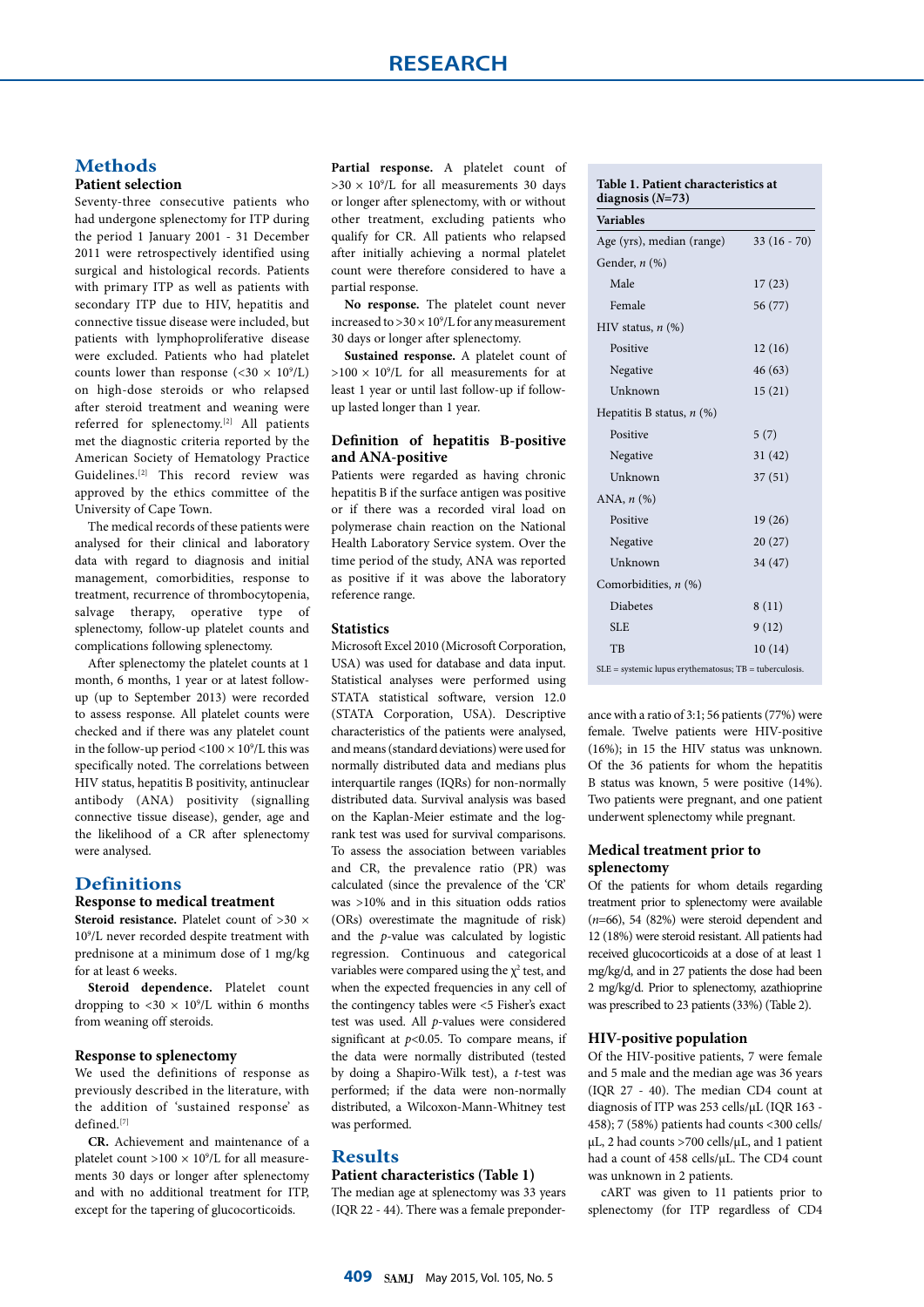|                           | n(%)     |  |  |
|---------------------------|----------|--|--|
| Response to oral steroids |          |  |  |
| Steroid dependent         | 54 (82)  |  |  |
| Steroid resistant         | 12(18)   |  |  |
| Treatment                 |          |  |  |
| Prednisone                | 66 (100) |  |  |
| Azathioprine              | 23(33)   |  |  |
| Polygam                   | 6 (9)    |  |  |
| <b>IVI</b> dexamethasone  | 5(7)     |  |  |
| Plasmapheresis            | 5(7)     |  |  |
| Cyclophosphamide          | 2(3)     |  |  |
| Dapsone                   | 1(1)     |  |  |
| Danazol                   | 1(1)     |  |  |

count) for a median duration of 12 months (range 2 - 60). All patients on cART were on a regimen comprising two nucleoside reverse transcriptase inhibitors (a combination of two of zidovudine, lamivudine and stavudine) and a non-nucleoside reverse transcriptase inhibitor (either nevirapine or efavirenz). Three patients were being treated with cART prior to developing ITP and the other 9 patients developed ITP and were subsequently put onto cART (*n*=7) or AZT monotherapy (*n*=2).

#### **Operative information**

Of the 69 patients for whom operative details were available, 26 patients (38%) had their splenectomy by open laparotomy and 43 (62%) by laparoscopy, with an increasing number of laparoscopic procedures performed in the later years. The median platelet count at splenectomy was 187 × 109 /L (IQR 125 - 172). Patients were actively treated preoperatively with platelet transfusions (*n*=4), intravenous dexamethasone (*n*=4) and intravenous immunoglobulin (*n*=4) to raise the platelet count in the short term.

The median time from presentation to splenectomy at our institution was 4.7 months (IQR 2.6 - 13) (HIV-negative and positive). In the HIV-positive population it was 3.2 months (IQR 2.1 - 5.9) (*p*=0.138). This short time to splenectomy is explained by the fact that many patients were referred after initially being managed at a secondarylevel hospital. The time from initial diagnosis could not be established in 15 patients.

Median time to discharge was on the 3rd postoperative day (IQR 2 - 4 days); for HIVpositive patients it was day 3 (IQR 2 - 3 days; *p*=0.5). The intraoperative complication

## **Table 3. Operative information**

| raone 5: Operative information                      |                |
|-----------------------------------------------------|----------------|
| Type of splenectomy ( $N=69$ ), $n$ (%)             |                |
| Open laparotomy                                     | 26(38)         |
| Laparoscopic                                        | 43 (62)        |
| Intraoperative complications<br>$(N=60^*)$ , n      |                |
| Mortality                                           |                |
| Adhesions (converted to open<br>splenectomy)        | 3              |
| Bleeding (converted to open<br>splenectomy)         | $\overline{2}$ |
| Conversion to open<br>splenectomy, reason not found | $\overline{2}$ |
| Postoperative complications<br>$(N=60^*), n$        |                |
| Death                                               | 1              |
| Intra-abdominal sepsis                              | 5              |
| Wound infection                                     | $\overline{2}$ |
| Thrombosis                                          | $\mathfrak{D}$ |
| Drip site sepsis                                    | 1              |
| Subacute small-bowel<br>obstruction                 | 1              |
| *Data missing for 9 patients.                       |                |
|                                                     |                |

rate for splenectomy was 10% and included conversion to open splenectomy for bleeding (*n*=2), and intra-abdominal adhesions (*n*=3). There was no intraoperative mortality.

There were 11 postoperative complications in 10 patients (16% all-cause complication rate). The most common postoperative complication was infection (Table 3). Two patients developed postoperative thrombosis: one patient presented 8 days after surgery with a pulmonary embolism, and the other developed thrombus in the mesenteric vein. Both patients had normal platelet counts at presentation with thrombosis.

Operative bleeding in two patients was associated with surgical difficulties (damage to abdominal vessels) and was not spontaneous or secondary to usual surgical technique; in both, there were no further complications after conversion to open splenectomy.

There was no statistically significant difference in postoperative complications according to method of splenectomy. The complication rate in the HIV-positive patients was non-significantly higher than in the HIV-negative patients (18% and 16%, respectively;  $p=0.59$ ).

There was one postoperative death at 10 weeks post surgery, giving a 90-day mortality rate of 1.38%. This patient was HIV-positive, had an uncomplicated splenectomy and was discharged on day 2 post operation. She presented again 10 weeks later in septic shock (with an unidentified organism) and required inotropic support and dialysis. Her platelet count remained  $\langle 30 \times 10^9 \rangle$ L and she died within 24 hours of admission. Of note, this patient had received the 23-valent pneumococcal vaccine as an inpatient the day before her surgery.

#### **Response to splenectomy**

Patients were followed up for a median period of 25 months from splenectomy (IQR 12 - 69). Among the patients for whom platelet counts were known for at least a month and could be included in the analysis  $(n=65)$ , the CR rate was 83% (*n*=54); 11% (*n*=7) had a partial response and 6% (*n*=4) no response. Details for up to 1 year were known for a total of 55 patients, revealing that the sustained response rate was 80% (*n*=44). At 1 year there was no statistically significant difference between HIV-positive and negative patients' platelet counts (*p*=0.69). The group of patients for whom HIV status was unknown had a 90% CR that was non-statistically different from those with known HIV status (*p*=0.46).

Eleven patients did not have a CR. Of these, 7 had a partial response (the median platelet count at 1 year was  $113 \times 10^9$ /L, but response was defined as partial owing to fluctuation) and 4 had no response to splenectomy. All 11 patients were retreated with steroids, and 4 were treated with azathioprine. Of the 7 patients with a partial response, 6 later achieved platelet counts of  $>100 \times 10^9$ /L and were weaned off all therapies.

#### **Predictors of response**

For an association between variables and CR, a PR was calculated (Table 4). Only one variable showed a statistically significant poorer response to splenectomy. This was steroid-resistant ITP (PR 0.62; *p*=0.003).

#### **Morbidity and mortality**

Seven patients (5 males and 2 females) died in the follow-up period. The total patient follow-up time was 3 710 months, with a mortality rate of 1.89/1 000 patient months (confidence interval (CI) 0.90 - 3.96). Six patients with recorded deaths were HIVnegative and one was HIV-positive. There was no statistically significant difference in mortality rate in the groups by gender (*p*=0.37) or HIV status (for the HIV-positive group 1.7 deaths/1 000 patient months and for the HIV-negative group 2.4 deaths/1 000 patient months; *p*=0.96).

There was a statistically significant difference in mortality rate (*p*=0.001) between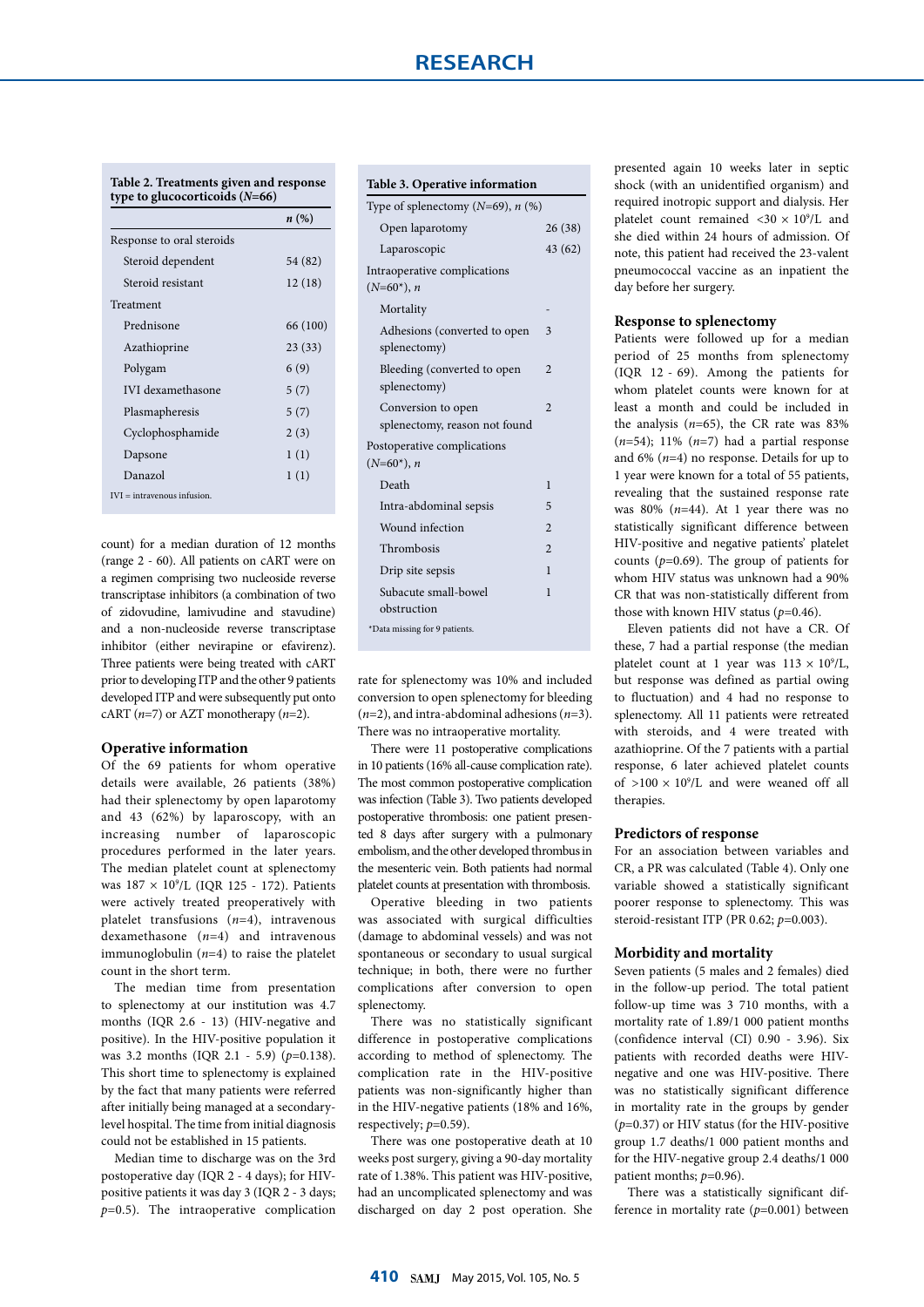| Table 4. Variables and rate of CR with calculated PRs and ORs |                  |         |            |      |                  |         |
|---------------------------------------------------------------|------------------|---------|------------|------|------------------|---------|
|                                                               |                  | CR      |            |      |                  |         |
| <b>Variables</b>                                              | $\boldsymbol{N}$ | n(%)    | ${\bf PR}$ | OR   | $CI$ (for $OR$ ) | p-value |
| Gender                                                        |                  |         |            |      |                  |         |
| Male                                                          | 16               | 12(75)  | 0.88       | 0.5  | $0.11 - 2.76$    | 0.44    |
| Female                                                        | 49               | 42 (85) |            |      |                  |         |
| HIV status                                                    |                  |         |            |      |                  |         |
| Positive                                                      | 12               | 9(75)   | 0.89       | 0.58 | $0.11 - 4.23$    | 0.38    |
| Negative                                                      | 43               | 36(84)  |            |      |                  |         |
| Hepatitis B                                                   |                  |         |            |      |                  |         |
| Positive                                                      | 5                | 4(80)   | 1.05       | 0.78 | $0.06 - 43.7$    | 0.61    |
| Negative                                                      | 29               | 22(76)  |            |      |                  |         |
| <b>ANA</b>                                                    |                  |         |            |      |                  |         |
| Positive                                                      | 19               | 17(89)  | 0.95       | 0.5  | $0.01 - 10.7$    | 0.52    |
| Negative                                                      | 18               | 17(94)  |            |      |                  |         |
| Diabetes                                                      |                  |         |            |      |                  |         |
| Yes                                                           | 8                | 7(88)   | 1.06       | 1.4  | $0.14 - 70.0$    | 0.62    |
| No                                                            | 54               | 45(83)  |            |      |                  |         |
| TB                                                            |                  |         |            |      |                  |         |
| Positive                                                      | 10               | 6(60)   | 0.69       | 0.21 | $0.03 - 1.36$    | 0.06    |
| Negative                                                      | 55               | 48(87)  |            |      |                  |         |
| Azathioprine                                                  |                  |         |            |      |                  |         |
| Yes                                                           | 23               | 17(74)  | 0.82       | 0.22 | $0.03 - 1.26$    | 0.06    |
| N <sub>o</sub>                                                | 33               | 30(90)  |            |      |                  |         |
| Steroid resistant                                             |                  |         |            |      |                  |         |
| Yes                                                           | 11               | 6(54)   | 0.62       | 0.24 | $0.29 - 0.89$    | 0.017   |
| No                                                            | 51               | 46(87)  |            |      |                  |         |
| <b>SLE</b>                                                    |                  |         |            |      |                  |         |
| Yes                                                           | 8                | 6(75)   | 0.89       | 0.59 | $0.09 - 6.9$     | 0.42    |
| No                                                            | 55               | 46(84)  |            |      |                  |         |

 $TB = tuberculosis$ ;  $SLE = systemic$  lupus erythematosus.



*Fig. 1. Kaplan-Meier survival estimates by CR.*

the group that had achieved CR following splenectomy (2 deaths; 0.87/1 000 patient months) and the group that had not had a CR (5 deaths; 13.6 /1 000 patient months) (Fig. 1).

Four deaths may have been directly related to the splenectomy: 3 were secondary to sepsis (being asplenic may have contributed to excess mortality risk from sepsis) and 1 from a cerebrovascular accident which may have been attributable to rebound thrombocytosis (this patient's platelet count was  $1.214 \times 10^9$ /L at the time of readmission). All four patients were on further immunosuppressive therapy (steroids or azathioprine), which may have contributed to their increased risk of sepsis. One death was related to the underlying disease (thrombocytopenia) and one unrelated and due to prostate cancer (Table 5). There was 100% mortality in the non-responders, with all four patients with no response to splenectomy dying in the follow-up period.

## **Discussion**

In our analysis, CR was seen in 83% and was sustained in 80%, which is similar to that reported in the literature.[7,8,15] Of those who achieved partial response, with the addition of glucocorticoids and/or azathioprine 86% (*n*=6) later progressed to CR, which was maintained for the duration of follow-up. This is in keeping with other studies showing that a partial response is also consistent with a favourable long-term outcome.[7] In our experience, the CR rate to splenectomy (platelet count  $>100 \times 10^9$ /L) and duration of response appear higher than that reported for rituximab and similar to that of the TPO agonists (with maintenance of treatment).[11,14] There was a 100% (*n*=4) mortality rate in the patients who showed no response following splenectomy; however, only one death was secondary to bleeding. Continued immunosuppression is likely to have contributed to their overall mortality.

In the HIV-positive patients, the CD4 count at diagnosis of ITP demonstrated the typical bimodal distribution showing ITP early in HIV with CD4 counts  $>700 \times 10^{6}$ , and in late disease with CD4 counts <300  $\times$  10<sup>6</sup>/L. In our small (*n*=12) HIV-positive cohort the treatment response was favourable and outcomes were not significantly different from the HIV-negative cohort. These observations need to be confirmed in a larger population, but they are in keeping with the only large-scale study looking at splenectomy in HIV-associated ITP, where the response rate to splenectomy was 92% and a favourable long-term (6-month response) outcome was seen in 82%.[6] The complications, morbidity and mortality asso-